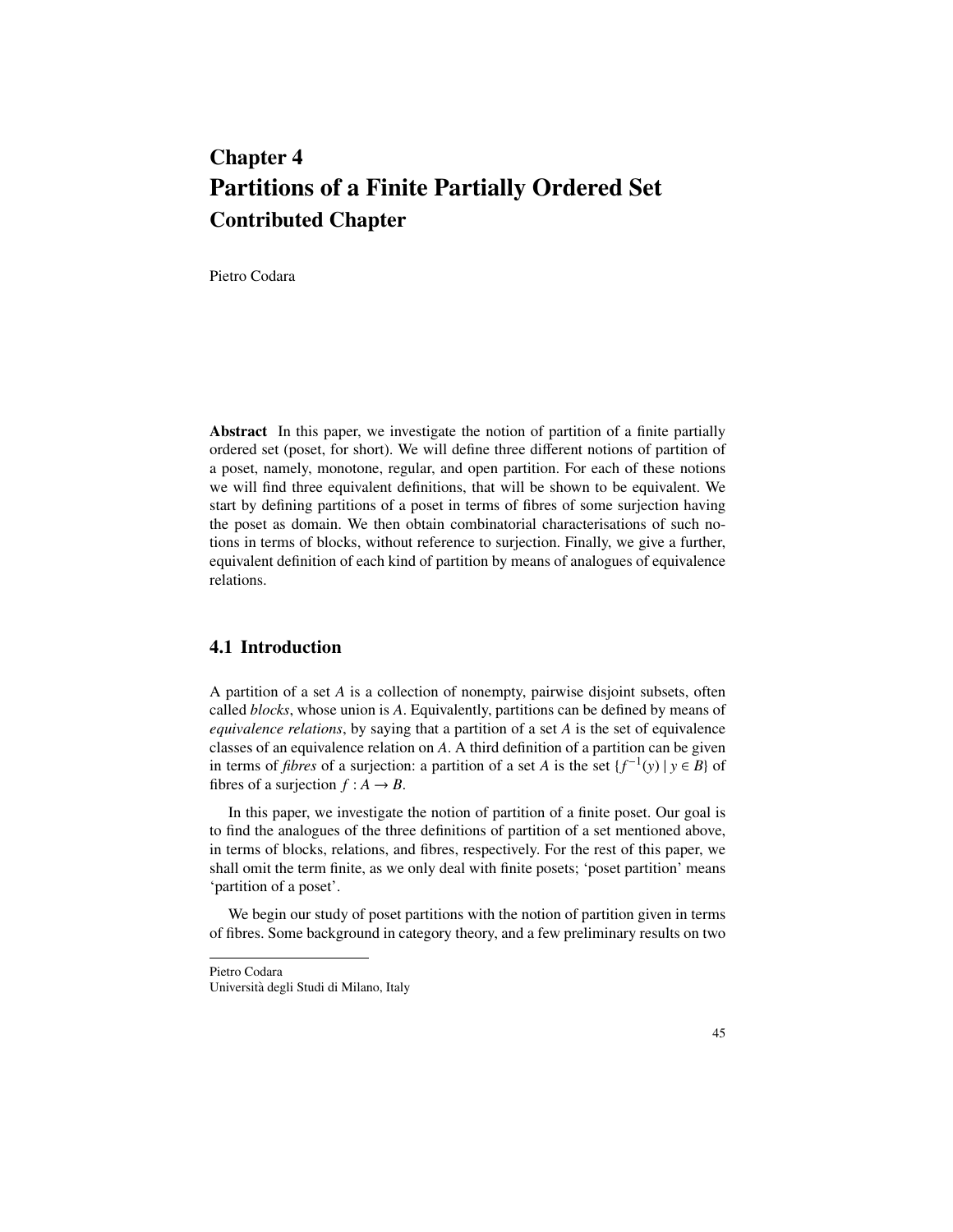different categories having posets as objects (Section 4.2), will allow us to identify three kind of morphisms appropriate to introduce our first definition. In Section 4.3, we introduce monotone, regular, and open partitions, according to the morphisms we are considering.

The definitions given in Section 4.3 need to mention morphism to describe what a poset partition is. To investigate the combinatorial structure of a poset partition, it is useful to have intrinsic notions of poset partitions making no reference to morphisms. In Section 4.4 we obtain such a combinatorial characterisation of each kind of partition.

In Section 4.5, we investigate the analogues of the definition of partition of a set given by means of equivalence relations. Again, we obtain characterisations of monotone, regular, and open partitions in this terms.

This piece of work contains a revisited and extended version of some of the results obtained in [3], where the author defines and analyses the notions of monotone and regular partitions of a poset, and in [4], where open partitions are introduced.

Acknowledgment. The author wishes to thank Prof. O. D'Antona, and Dr. V. Marra for their helpful comments and suggestions, and for the many discussions on this topic.

#### 4.2 Background, and Preliminary Results

When one defines a partition of a set in terms of fibres, one makes use of a special class of morphisms of the category<sup>1</sup> Set of sets and functions. In fact, such definition exploits the notion of surjection, which can be shown to coincide in Set with the notion of *epimorphism*. Recall that an epimorphism in a category is a morphism  $f : A \rightarrow B$  that is right-cancellable with respect to composition: whenever  $h \circ f = k \circ f$ , for  $h, k : B \to C$ , we have  $h = k$ . The category-theoretic dual of the notion of epimorphism is *monomorphism*. In Set, monomorphisms coincide with injections. The well-known fact that each function between sets factorises (in an essentially unique way) as a surjection followed by an injection can be reformulated in categorical terms by saying that the classes of epimorphisms and monomorphism form a factorisation system for Set, or, equivalently, that (epi,mono) is a factorisation system for Set. Epimorphism and factorisation systems will play a key role in the following.

First, consider the category Pos of posets and *order-preserving maps* (also called *monotone maps*), *i.e.*, functions  $f: P \rightarrow Q$ , with *P*, *Q* posets such that  $x \le y$  in *P* implies  $f(x) \leq f(y)$  in *Q*, for each  $x, y \in P$ . In Pos, (epi,mono) is not a factorisation system; to obtain one we need to isolate a subclass of epimorphisms, called

<sup>&</sup>lt;sup>1</sup> For background on category theory we refer, *e.g.*, to [1].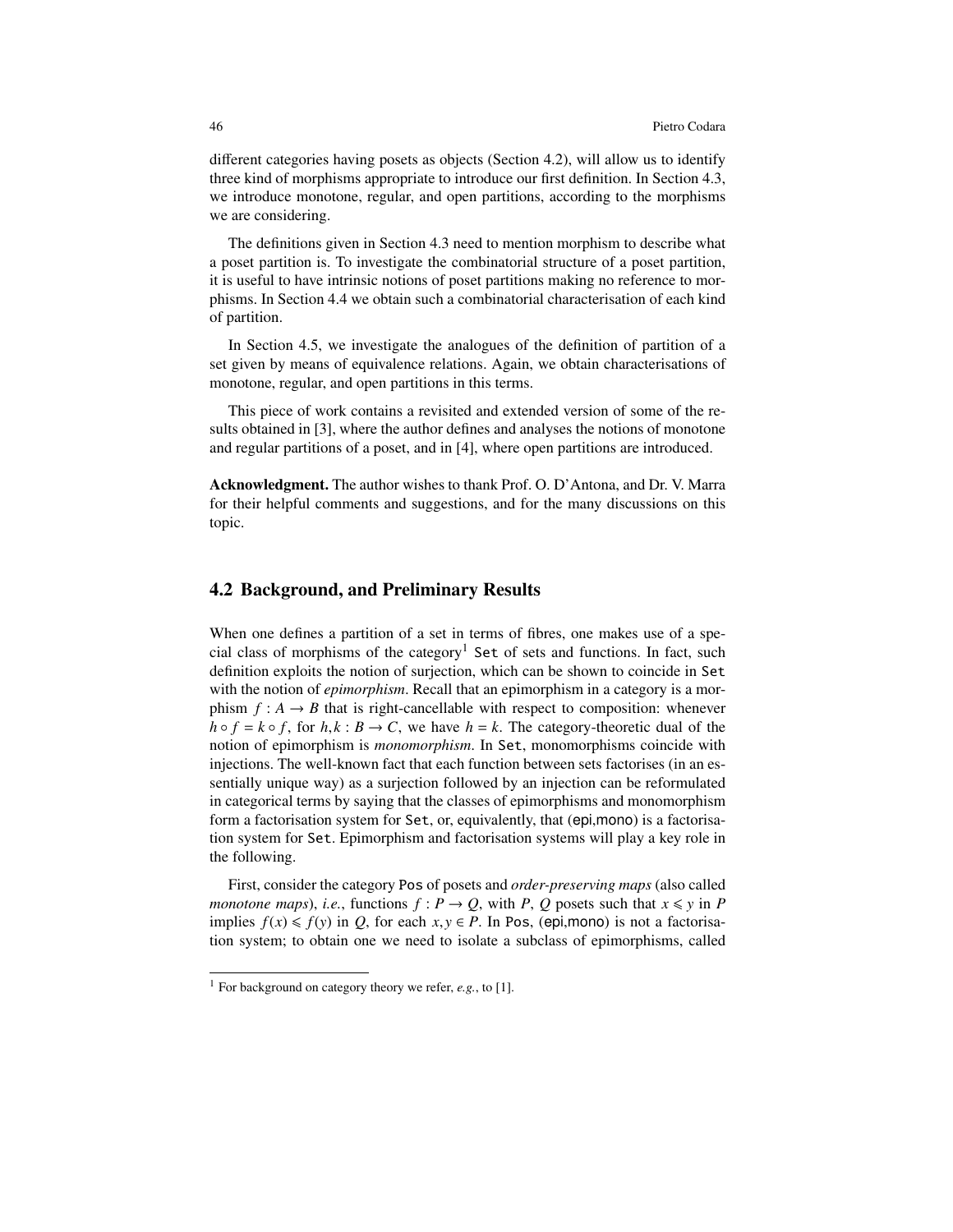regular epimorphisms. A morphism  $e : B \to C$  in an arbitrary category is a *regular epimorphism* if and only if there exists a pair  $f, g : A \rightarrow B$  of morphisms such that

- (1)  $e \circ f = e \circ g$ ,
- (2) for any morphism  $e' : B \to C'$  with  $e' \circ f = e' \circ g$ , there exists a unique morphism  $\psi$  :  $C \rightarrow C'$  such that  $e' = \psi \circ e$ .

Regular epimorphisms are epimorphisms, as one easily checks. While in Set regular epimorphisms and epimorphisms coincide, that is not the case in Pos. The dual notion of regular epimorphism (obtained by reversing arrows in the above statement) is *regular monomorphism*. It can be shown (see, *e.g.*, [3, Proposition 2.5]) that (regular epi,mono) is a factorisation system for the category Pos. A second factorisation system for Pos is given by the classes of epimorphisms and regular monomorphisms. In other words, each order-preserving map between posets factorises in an essentially unique way both as a regular epimorphism followed by a monomorphism, and as an epimorphism followed by a regular monomorphism.

The existence of two distinct factorisation systems in Pos leads us to introduce two different notions of partition of a poset, one based on the use of epimorphisms, the other based on the use of regular epimorphisms.

Our next step is to characterise regular epimorphisms.

**Notation.** If  $\pi$  is a partition of a set *A*, and  $a \in A$ , we denote by  $[a]_{\pi}$  the block of *a* in  $\pi$ . When no confusion is possible, we shall write [*a*] instead of [*a*]<sub> $\pi$ </sub>. Further, let us stress our usage of different symbols for representing different types of binary relations. The symbol  $\leq$  denotes the partial order relation between elements of a poset. A second symbol,  $\triangleleft$ , represents the associated covering relation. Finally, the symbol  $\leq$  denotes *quasiorder relations*, sometimes called *preorders*, *i.e*, reflexive and transitive relations.

**Definition 4.1 (Blockwise quasiorder).** Let  $(P, \leq)$  be a poset and let  $\pi$  be a partition of the set *P*. For  $x, y \in P$ , *x* is blockwise under y with respect to  $\pi$ , written  $x \leq_{\pi} y$ , if and only if there exists a sequence  $x = x_0, y_0, x_1, y_1, \ldots, x_n, y_n = y \in P$  satisfying the following conditions.

- (1) For all  $i \in \{0, ..., n\}$ ,  $[x_i] = [y_i]$ .
- (2) For all *i* ∈ {0,...,*n* − 1}, *y<sub>i</sub>* ≤ *x*<sub>*i*+1</sub>.

Observe that the relation  $\leq_{\pi}$  in Definition 4.1 indeed is a quasiorder. In fact, if  $x \leq$ *y* and  $y \le z$  for  $x, y, z \in P$ , then there exist two sequences  $x = x_0, y_0, x_1, y_1, \ldots, x_n, y_n = y$ and  $y = y_{n+1}, z_{n+1}, y_{n+2}, z_{n+2}, \ldots, y_{n+m}, z_{n+m} = z$  satisfying (1) and (2), and a sequence  $x = x_0, y_0, x_1, y_1, \dots, x_n, y_n = y_{n+1}, z_{n+1}, y_{n+2}, z_{n+2}, \dots, y_{n+m}, z_{n+m} = z$  satisfying (1) and (2), too. Thus,  $x \leq \pi z$  and the relation  $\leq_{\pi}$  is transitive. The reflexivity of  $\leq_{\pi}$  results trivially.

The definition of blockwise quasiorder allows us to isolate a special kind of orderpreserving map.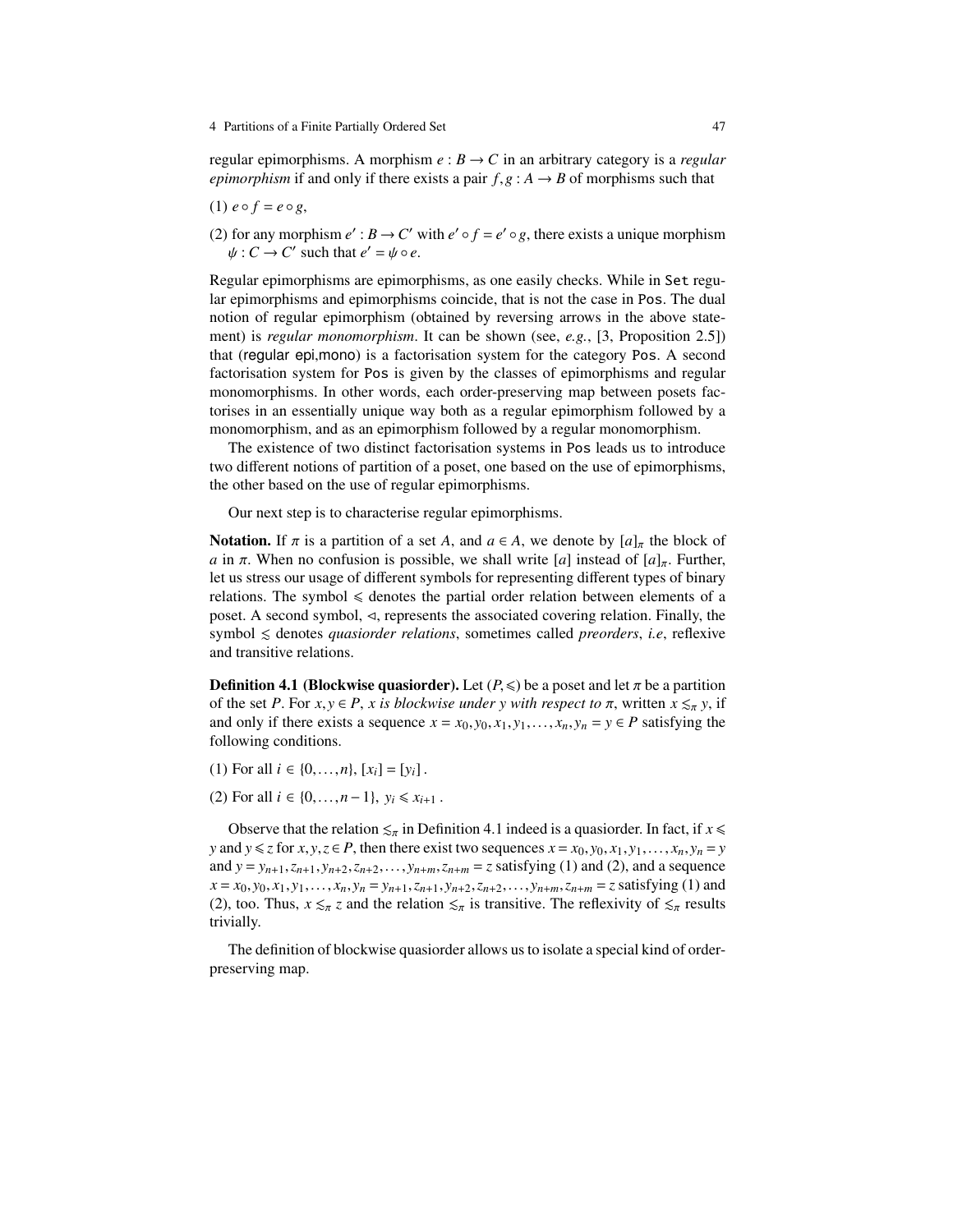**Definition 4.2 (Fibre-coherent map).** Consider two posets *P* and *Q*. Let  $f: P \rightarrow Q$ be a function, and let  $\pi_f = \{f^{-1}(q) | q \in f(P)\}$  be the set of fibres of *f*. We say *f* is a fibre-coherent man whenever for any *n*,  $p_2 \in P$ ,  $f(p_1) \le f(p_2)$  if and only if is a *fibre-coherent map* whenever for any  $p_1, p_2 \in P$ ,  $f(p_1) \leq f(p_2)$  if and only if  $p_1 \leq_{\pi_f} p_2$ .

Proposition 4.1. *In* Pos*, regular epimorphisms are precisely fibre-coherent surjections.*

*Proof.* ( $\Rightarrow$ ) Let  $(P, \leq_P)$  and  $(Q, \leq)$  be posets, let  $e : P \rightarrow Q$  be a regular epimorphism and let  $\pi_e = \{e^{-1}(q) | q \in Q\}$ . Since *e* is epi, it is an order-preserving surjection.<br>Moreover, by the definition of requier enjmorphism, there exists a pair f,  $g : R \to P$ Moreover, by the definition of regular epimorphism, there exists a pair  $f, g: R \to P$ of morphisms such that  $e \circ f = e \circ g$ .

Suppose, by way of contradiction, that *e* is not fibre-coherent. If  $x \leq_{\pi_e} y$  for some  $\sqrt{E}$ . *P* than there exists a sequence  $x = x_0$  is  $x_0$ ,  $y_0 = y_0 \leq P$  satisfying *x*, *y* ∈ *P*, then there exists a sequence  $x = x_0, y_0, x_1, y_1, \ldots, x_n, y_n = y \in P$  satisfying conditions (1) and (2) in Definition 4.1. For such a sequence, since *e* is orderpreserving, we have  $e(x) = e(x_0) = e(y_0) \le e(x_1) = e(y_1) \le \dots \le e(x_n) = e(y_n) = e(y)$ . Thus, to satisfy the *absurdum hypothesis* there must exist  $p_1, p_2 \in P$ , with  $e(p_1) = q_1$ and  $e(p_2) = q_2$ , such that  $q_1 \le q_2$  but  $p_1 \not\le \pi_e p_2$ . Note that  $p_1$  and  $p_2$  must be incomparable, and that  $q_1 \neq q_2$ .

Case (i). Suppose  $q_1 \triangleleft q_2$ , where  $\triangleleft$  is the covering relation induced by  $\leq$ . Consider the poset  $Q'$  having  $Q$  as underlying set, endowed with the relation  $\leq$ ' obtained by removing from  $\leq$  the pair  $(q_1, q_2)$ . In other words, the only difference between  $\leq$  and  $\leq$  is that  $q_1 \leq q_2$  but  $q_1 \leq q_2$ . Since  $q_1 \leq q_2$  removing  $(q_1, q_2)$  from  $\leq$  does not and  $\leq$  is that  $q_1 \leq q_2$ , but  $q_1 \leq$  $\sqrt{q_2}$ . Since  $q_1 \triangleleft q_2$ , removing  $(q_1, q_2)$  from  $\leq$  does not impair transitivity and  $\leq$ ' indeed is a partial order.

Now, consider the function  $e' : P \to Q'$  that coincides with *e* on the underlying sets. We want to show that *e'* is order-preserving. For this, let  $x, y \in P$ . It suffices to consider two cases only:  $e(x) = q_1$  and  $e(y) = q_2$ , and viceversa. In any other case, *e'* preserves order just because *e* does. Suppose, without loss of generality,  $x \in e^{-1}(q_1)$  and  $y \in e^{-1}(q_2)$ . Then,  $x \nleq p$ , for else the chain  $p_1, x, y, p_2$  would satisfy<br>conditions (1) and (2) in Definition 4.1, contradicting  $p_1 \nleq p_2$ . Moreover,  $y \nleq p$ , *x* conditions (1) and (2) in Definition 4.1, contradicting  $p_1 \nlessapprox_{\pi_e} p_2$ . Moreover,  $y \nlessapprox_{\pi} x$ , hence  $g$  is order presenting. Thus, for each  $x \in e^{-1}(g_1)$  and  $y \in e^{-1}(g_2)$ ,  $x$  and  $y$ because *e* is order preserving. Thus, for each  $x \in e^{-1}(q_1)$  and  $y \in e^{-1}(q_2)$ , *x* and *y* are incomparable. Summing up,  $e'$  is order preserving. Since  $e'$  coincides with  $e$  on the underlying sets, we obtain  $e' \circ f = e' \circ g$ .

Since *e* is a regular epimorphism, by definition, we can find a unique morphism  $\psi$ :  $Q \rightarrow Q'$  such that the diagram in Figure 4.1 commutes. Take  $x, y \in P$  such



Fig. 4.1 Proof of Proposition 4.1.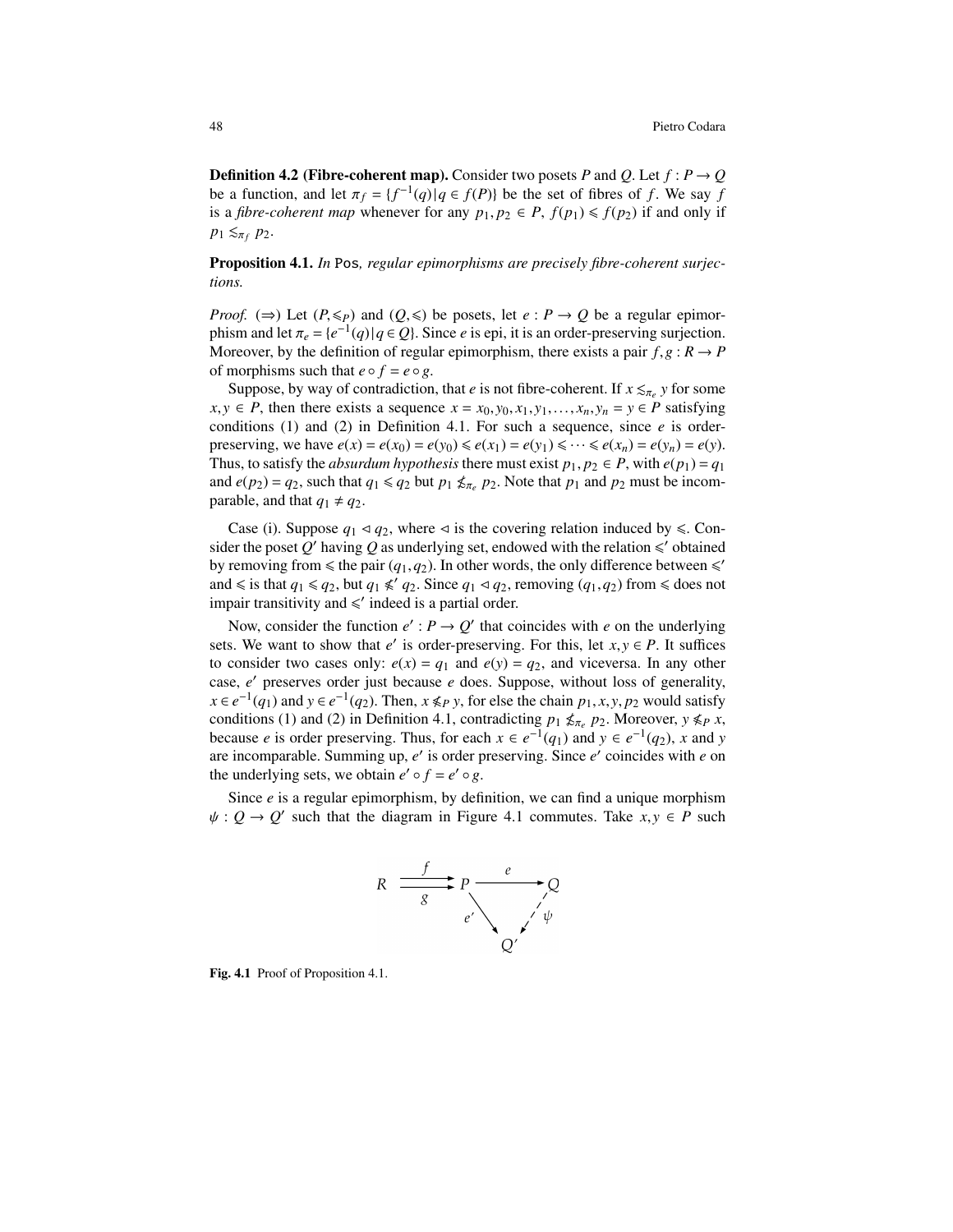that  $e(x) = e'(x) = q_1$  and  $e(y) = e'(y) = q_2$ . Thus, we should have  $\psi(q_1) = q_1$  and  $\psi(q_2) = q_2$  but by hypothesis  $q_1 \leq q_2$  and  $q_1 \leq q_2$  and such a  $\psi$  would not be  $\psi(q_2) = q_2$  but, by hypothesis,  $q_1 \le q_2$  and  $q_1 \le q_2$  and  $q_2 \le q_1 \le q_2$  $q_2$ , and such a  $\psi$  would not be  $q_2$  but are otherwise arbitrary this order-preserving. Since f and g satisfy  $e \circ f = e \circ g$  but are otherwise arbitrary, this would contradict the fact that *e* is a regular epimorphism. Therefore, *e* has to be fibre-coherent.

Case (ii). Suppose  $q_1 \ntriangleleft q_2$ . Then there exists a sequence  $k_1, k_2, \ldots, k_u \in Q$  such that  $q_1 = k_1 \triangleleft k_2 \triangleleft \cdots \triangleleft k_u = q_2$ . Let  $x_1, x_2, \ldots, x_u \in Q$  be such that  $x_i \in e^{-1}(k_i)$ , for each  $i \in \{1, u\}$ , and suppose  $x_1 \leq_{\pi_e} x_2 \leq_{\pi_e} \cdots \leq_{\pi_e} x_u$ . Since  $p_1 \in e^{-1}(k_1)$  and  $p_2 \in e^{-1}(k_2)$  imply  $p_1 \leq x_2$  and  $x \leq p_2$  then by transitivity  $p_1 \leq p_2$  contradicting  $e^{-1}(k_u)$  imply  $p_1 \leq_{\pi_e} x_1$  and  $x_u \leq_{\pi_e} p_2$ , then, by transitivity,  $p_1 \leq_{\pi_e} p_2$ , contradicting our hypothesis. Thus, there exists an index *j* such that  $k_j \ll k_{j+1}$ , but  $x_j \nleq_{\pi_e} x_{j+1}$ . The proof follows now the same steps of *Case* (i), with  $x_i$  and  $x_{i+1}$  playing the role of  $p_1$  and  $p_2$ , respectively.

(←) Let  $(P, ≤P)$  and  $(Q, ≤)$  be posets, and let  $e : P \rightarrow Q$  be a fibre-coherent surjection. Consider the poset  $R \subseteq P \times P$ , having underlying set  $\{(r_1, r_2) \in P \times P \mid e(r_1) =$  $e(r_2)$ }, endowed with the order  $\leq R$  defined by  $(r_1, r_2) \leq R$  ( $s_1, s_2$ ) if and only if  $r_1 \leq p s_1$ and  $r_2 \leq p$   $s_2$ . Let  $f, g: R \to P$  be the projection functions of *R*, *i.e.*, *f* and *g* are the order-preserving maps such that, for each  $r = (r_1, r_2) \in R$ ,  $f(r) = r_1$ ,  $g(r) = r_2$ . Clearly,  $e \circ f = e \circ g$ .

We need to show that *e* is a regular epimorphism. Consider a poset  $(Q', \leq')$  and order-preserving map  $e' : P \to Q'$  such that  $e' \circ f = e' \circ g$ . Note that, for each an order-preserving map  $e' : P \to Q'$  such that  $e' \circ f = e' \circ g$ . Note that, for each *q* ∈ *Q*, if *x*, *y* ∈ *e*<sup>-1</sup>(*q*), there exists *r* ∈ *R* such that *f*(*r*) = *x* and *g*(*r*) = *y*. Thus, from *e*<sup>*a*</sup> ⊙ *f* = *e*<sup>*i*</sup> ⊙ *a* follows that *e*<sup>*i*</sup>(*x*) = *e*<sup>*i*</sup>(*x*). Since *e* is a surjection,  $e' \circ f = e' \circ g$  follows that  $e'(x) = e'(y)$ . Since *e* is a surjection, we can construct a map  $\psi : Q \to Q'$  by setting  $\psi(q) = e'(x)$  for some  $x \in e^{-1}(q)$ , where  $q \in Q$ .

Let now  $q_1, q_2 \in Q$  with  $q_1 \leq q_2$ , and let  $x_1, x_2 \in P$  be such that  $e(x_1) = q_1, e(x_2) =$ *q*<sub>2</sub>. By Definition 4.2, we have  $x_1 \leq_{\pi_e} x_2$ . Thus, by Definition 4.1 there exists a sequence  $y_1 \leq_{\pi_e} y_2 \leq_{\pi_e} y_2 \leq_{\pi_e} y_2 \leq_{\pi_e} y_2 \leq_{\pi_e} y_2 \leq_{\pi_e} y_2 \leq_{\pi_e} y_2 \leq_{\pi_e} y_2 \leq_{\pi_e} y_2 \leq_{\pi_e} y_2 \leq_{\pi$ sequence  $y_0, z_0, y_1, z_1, \ldots, y_n, z_n \in P$  with  $x_1 = y_0$  and  $x_2 = z_n$  such that  $e(y_i) = e(z_i)$ , for  $i = 0, \ldots, n$ , and  $z_j \leq p y_{j+1}$ , for  $j = 0, 1, \ldots, n-1$ . Moreover, from  $e' \circ f = e' \circ g$ <br>it follows that  $e'(y) - e'(z)$  and since  $e'$  is order-preserving, we have  $e'(z) \leq y$ it follows that  $e'(y_i) = e'(z_i)$ , and, since *e*' is order-preserving, we have  $e'(z_j) \leq$ '  $e'(y_{j+1})$ . Thus,  $e'(y_0) = e'(z_0) \le e'(y_1) = e'(z_1) \le e'(z_2) \le e'(y_n) = e'(z_n)$ . Therefore, we have  $\psi(q_1) = e'(x_1) \le \psi(q_2) = e'(x_2)$  and  $\psi$  is order-preserving. The morphism  $\psi$  is now well defined and by construction satisfies  $e'(x) = \psi(e(x))$  for all  $x \in P$ is now well defined and, by construction, satisfies  $e'(x) = \psi(e(x))$  for all  $x \in P$ .

Let  $\psi'$  be another map from *Q* to *Q'*,  $\psi \neq \psi'$ , and let  $\overline{q}$  be an element of *Q* such t  $\psi(\overline{q}) + \psi'(\overline{q})$ . Since *e* is surjective, there exists  $x \in P$  such that  $e(x) = \overline{q}$ . Then that  $\psi(\overline{q}) \neq \psi'(\overline{q})$ . Since *e* is surjective, there exists  $x \in P$  such that  $e(x) = \overline{q}$ . Then<br>from  $\psi'(\overline{q}) \neq \psi(\overline{q})$  and  $e'(x) = \psi(\overline{q})$  we have  $\psi'(\overline{q}) \neq e'(x)$  and  $\psi' \circ e \neq e'$ . Hence from  $\psi'(\overline{q}) \neq \psi(\overline{q})$  and  $e'(x) = \psi(\overline{q})$  we have  $\psi'(\overline{q}) \neq e'(x)$  and  $\psi' \circ e \neq e'$ . Hence,  $\psi \circ e \to 0'$  is the unique function such that  $\psi \circ e = e'$ . Summing up for an arbitrary  $\psi$ :  $Q \rightarrow Q'$  is the unique function such that  $\psi \circ e = e'$ . Summing up, for an arbitrary<br>morphism  $e' : P \rightarrow Q'$  such that  $e' \circ f = e' \circ g$  there exists a unique order preserving morphism  $e'$ :  $P \rightarrow Q'$  such that  $e' \circ f = e' \circ g$ , there exists a unique order preserving map  $\psi : Q \to Q'$  such that  $\psi \circ e = e'$ , *i.e.*, *e* is a regular epimorphism.

The second category we are going to consider is the category OPos of posets and open maps. Such maps arise naturally in the investigation of intuitionistic logic; cf. the notion of p-morphisms of Kripke frames, *e.g.* in [2]. An order-preserving function  $f : P \to Q$  between posets is called *open* if whenever  $f(u) \geq v'$  for  $u \in P$  and  $v' \in Q$ , there is  $v \in P$  such that  $u \ge v$  and  $f(v) = v'$ . One can check that epimorphisms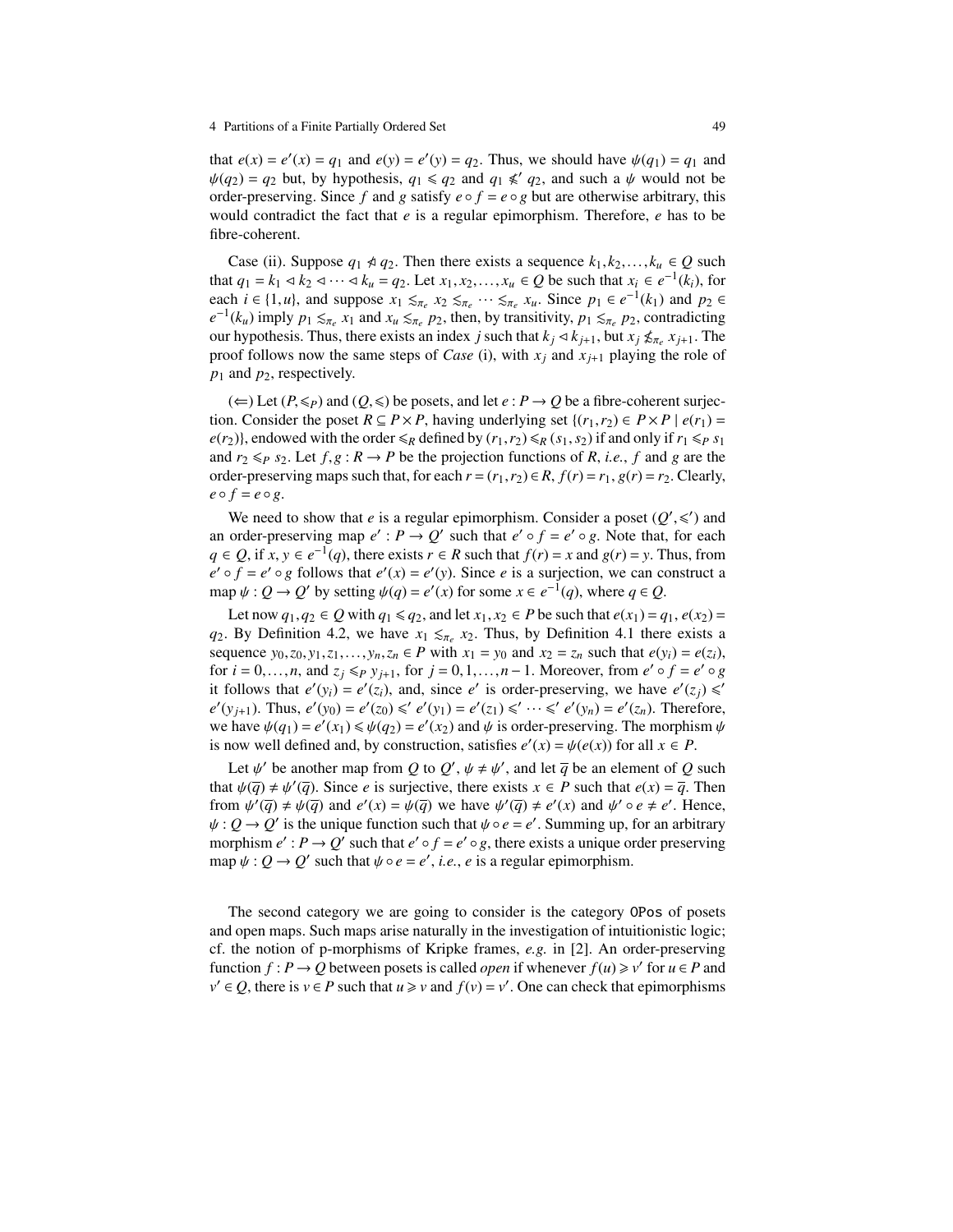in OPos are surjective open maps, and monomorphisms are injective open maps. As in Set, in OPos each epimorphism is a regular epimorphism. Further, OPos admits an (epi,mono) factorisation system. In the next section, we will see that surjective open maps in OPos induce a third kind of partition of a poset.

# 4.3 Partitions as Sets of Fibres

Poset partitions can be defined in terms of fibres. From the notions of epimorphism and regular epimorphism in Pos, we derive immediately the two following definitions.

Definition 4.3 (Monotone partition). A *monotone partition* of a poset *P* is a poset  $(\pi_f, \leq)$ , where  $\pi_f$  is the set of fibres<sup>2</sup> of an order-preserving surjection  $f : P \to Q$ , for some poset  $Q$  and  $\leq$  is the partial order on  $\pi_c$  defined by for some poset *Q*, and  $\le$  is the partial order on  $\pi_f$  defined by

$$
f^{-1}(q_1) \le f^{-1}(q_2) \text{ if and only if } q_1 \le q_2, \tag{4.1}
$$

for each  $q_1, q_2 \in Q$ .

Definition 4.4 (Regular partition). A *regular partition* of a poset *P* is a poset  $(\pi_f, \leq)$ , where  $\pi_f$  is the set of fibres of a fibre-coherent surjection  $f : P \to Q$ , for some poset *Q* and  $\leq$  is the partial order on  $\pi_c$  defined by some poset *Q*, and  $\le$  is the partial order on  $\pi_f$  defined by

$$
f^{-1}(q_1) \le f^{-1}(q_2) \text{ if and only if } q_1 \le q_2, \tag{4.2}
$$

for each  $q_1, q_2 \in Q$ .

*Remark 4.1.* Since a fibre-coherent map is order-preserving, it follows immediately that each regular partition of a poset is a monotone partition.

Consider now the category OPos.

**Definition 4.5 (Open partition).** An *open partition* of a poset *P* is a poset  $(\pi_f, \preccurlyeq)$ , where  $\pi_c$  is the set of fibres of a surjective open map  $f : P \rightarrow Q$  for some poset *Q* where  $\pi_f$  is the set of fibres of a surjective open map  $f : P \to Q$ , for some poset *Q*, and  $\prec$  is the partial order on  $\pi_s$  defined by and  $\leq$  is the partial order on  $\pi_f$  defined by

$$
f^{-1}(q_1) \le f^{-1}(q_2)
$$
 if and only if  $q_1 \le q_2$ , (4.3)

for each  $q_1, q_2 \in Q$ .

*Remark 4.2.* One can check that an open map is fibre-coherent. It follows that each open partition of a poset is a regular partition, whence a monotone one.

There are regular partitions that are not open, and monotone partitions that are not regular; cf. Example 4.1.

<sup>&</sup>lt;sup>2</sup> Note that, since *f* is surjective,  $\pi_f$  is a partition of the underlying set of *P*.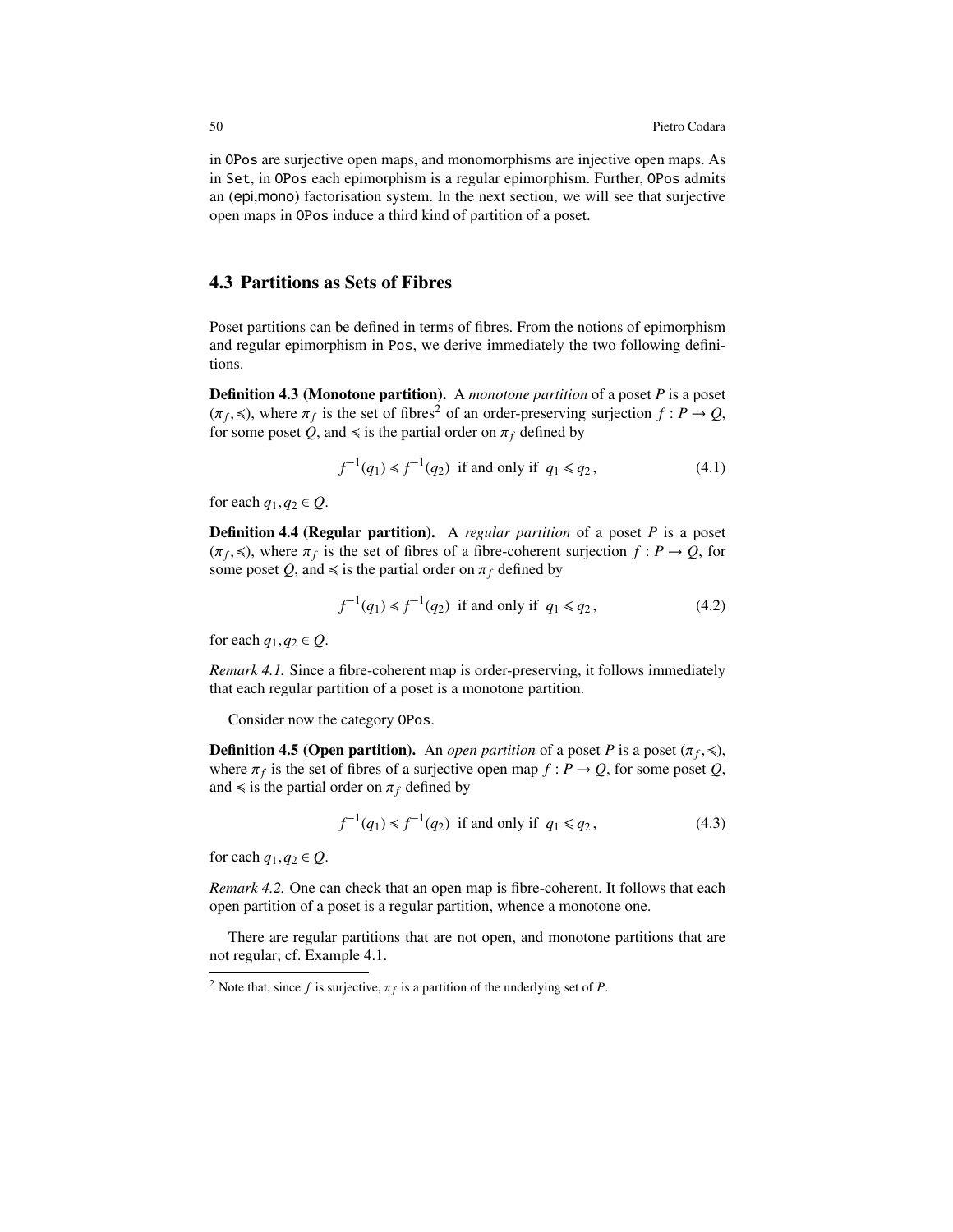#### 4.4 Partitions as Partially Ordered Sets of Blocks

For each definition in the previous section, we give a new definition in terms of partially ordered blocks without mentioning morphisms. We prove, for each notion of partition, that the two kinds of definition describe exactly the same objects.

Definition 4.6 (Monotone partition). A *monotone partition* of a poset *P* is a poset  $(\pi,\leq)$  where

(i)  $\pi$  is a partition of the underlying set of *P*, (ii) for each  $p_1, p_2 \in P$ ,  $p_1 \leq p_2$  implies  $[p_1] \leq [p_2]$ .

Theorem 4.1. *Definitions 4.3 and 4.6 are equivalent.*

*Proof.* (Definition 4.6  $\Rightarrow$  Definition 4.3). Let  $\pi$  be a partition of the underlying set of a poset *P*, and let  $\leq$  be a partial order on  $\pi$  satisfying (ii). Consider the projection map  $f: P \to \pi$  which sends each element of *P* to its block in  $\pi$ . Since a partition does not have empty blocks, *f* is a surjection. By (ii), *f* is order-preserving. Since, by construction,  $\hat{f}^{-1}(B) = B$  for each  $B \in \pi$ , the partial order  $\leq$  satisfies (4.1). Thus,  $(\pi \leq)$  is a monotone partition of *P* according to Definition 4.3  $(\pi,\preccurlyeq)$  is a monotone partition of *P* according to Definition 4.3.

(Definition 4.3 ⇒ Definition 4.6). Let  $f: P \rightarrow Q$  be an order-preserving surjection, and let  $(\pi_f, \preccurlyeq)$  be a monotone partition of *P*, according to Definition 4.3.<br>Since *f* is surjective  $\pi_c$  is a partition of the underlying set of *P*. Consider *n*, *n*, *∈ P*. Since *f* is surjective,  $\pi_f$  is a partition of the underlying set of *P*. Consider  $p_1, p_2 \in P$ <br>such that  $p_1 \leq p_2$ . Since *f* is order-preserving  $f(p_1) \leq f(p_2)$  holds and by (4.1) such that  $p_1 \leq p_2$ . Since *f* is order-preserving,  $f(p_1) \leq f(p_2)$  holds and, by (4.1),  $[p_1] = f^{-1}(f(p_1)) \leq [p_2] = f^{-1}(f(p_2))$ . We have so proved (ii). Thus,  $(\pi_f, \leq)$  is a monotone partition of *P* according to Definition 4.6 monotone partition of *P* according to Definition 4.6.

**Corollary 4.1.** *Let*  $(\pi, \leq)$  *be a monotone partition of a poset P. Then, for each*  $p_1, p_2 \in P$ ,

$$
[p_1] = [p_2] \text{ if and only if } (p_1 \leq_{\pi} p_2 \text{ and } p_2 \leq_{\pi} p_1). \tag{4.4}
$$

*Proof.*  $(\Rightarrow)$  Directly from Definition 4.1.

(∈) Let  $p_1, p_2 \in P$  be such that  $p_1 \leq_{\pi} p_2$  and  $p_2 \leq_{\pi} p_1$ . Then, there exist two sequences  $p_1 = x_0, y_0, x_1, y_1, \ldots, x_n, y_n = p_2$  and  $p_2 = z_0, w_0, \ldots, z_m, w_m = p_1$  of elements of *P* satisfying Conditions (1) and (2) in Definition 4.1, with respect to  $\pi$ . By Condition (ii) in Definition 4.6, we have  $[p_1] = [x_0] = [y_0] \le [x_1] = [y_1] \le \cdots \le$  $[x_n] = [y_n] = [p_2]$ , and  $[p_2] = [z_0] = [w_0] \leq [z_1] = [w_1] \leq \cdots \leq [z_m] = [w_m] = [p_1]$ . Thus,  $[p_1] = [p_2]$ .

**Definition 4.7 (Regular partition).** A *regular partition* of a poset *P* is a poset  $(\pi, \leq)$ where

(i)  $\pi$  is a partition of the underlying set of *P*, (ii) for each  $p_1, p_2 \in P$ ,  $p_1 \leq_{\pi} p_2$  if and only if  $[p_1] \leq [p_2]$ .

Theorem 4.2. *Definitions 4.4 and 4.7 are equivalent.*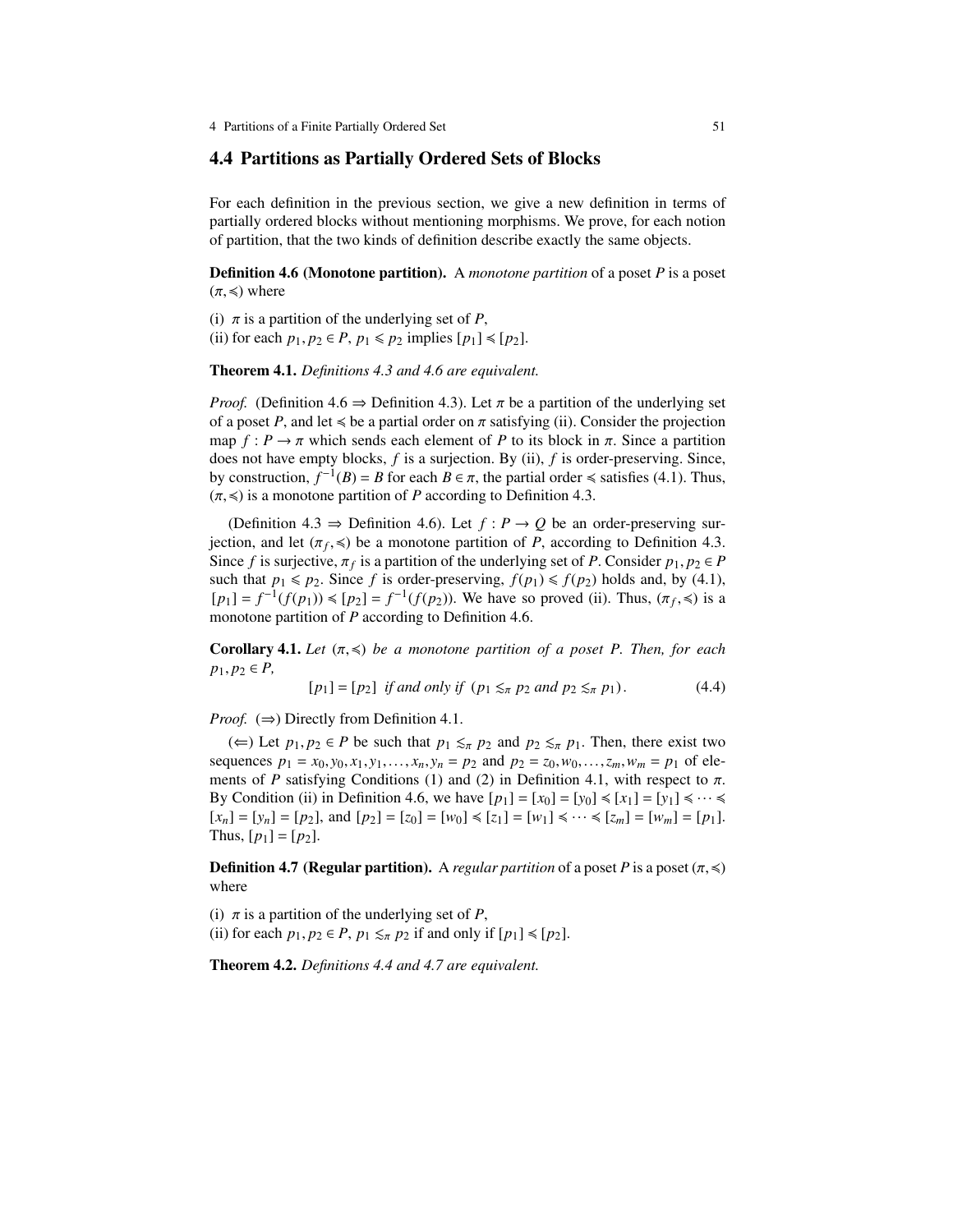*Proof.* (Definition 4.7  $\Rightarrow$  Definition 4.4). Let  $\pi$  be a partition of the underlying set of a poset *P* and let  $\leq$  be a partial order on  $\pi$  satisfying (ii). Consider the projection map  $f: P \to \pi$  which sends each element of *P* to its block in  $\pi$ . Clearly, *f* is a surjection. Since, for all  $p \in P$ ,  $f(p) = [p]$ , Condition (ii) is equivalent to the fibrecoherent condition in Definition 4.2. Thus, *f* is a fibre-coherent surjection, having  $π$  as its set of fibres. Moreover, since  $f^{-1}(B) = B$  for all  $B ∈ π$ , the partial order  $\preccurlyeq$  satisfies (*A* 2). Thus  $(π ≤)$  is a reqular partition of *P* according to Definition *A A* satisfies (4.2). Thus,  $(\pi, \leq)$  is a regular partition of *P* according to Definition 4.4.

(Definition 4.4 ⇒ Definition 4.7). Let  $f : P \to Q$  be a fibre-coherent surjection, and let  $(\pi_f, \preccurlyeq)$  be a regular partition of *P*, according to Definition 4.4. Since *f* is<br>surjective  $\pi_f$  is a partition of the underlying set of *P*. Consider *n*,  $p_i \in P$ . By Defisurjective,  $\pi_f$  is a partition of the underlying set of *P*. Consider  $p_1, p_2 \in P$ . By Definition 4.2,  $p_1 \leq p_2 \leq p_3$  if and only if  $f(p_1) \leq f(p_2)$ . By Definition 4.4,  $f(p_1) \leq f(p_3)$ nition 4.2,  $p_1 \leq_{\pi_f} p_2$  if and only if  $f(p_1) \leq f(p_2)$ . By Definition 4.4,  $f(p_1) \leq f(p_2)$ if and only if  $[p_1] = f^{-1}(f(p_1)) \leq [p_2] = f^{-1}(f(p_2))$ . Thus,  $p_1 \leq_{\pi f} p_2$  if and only if  $[p_1] \leq [p_2]$ , and (ii) is proved. Thus,  $(\pi_f) \leq$  is a regular partition of *P* according to Definition 4.7 Definition 4.7.

**Corollary 4.2.** *Let*  $(\pi, \leq)$  *be a partition of the underlying set of a poset P satisfying* (4.4)*. Then, there exists exactly one regular partition of P having* π *as underlying set.*

*Proof.* Let  $\pi$  be a partition of the underlying set of a poset *P* satisfying (4.4). Define the binary relation  $\leq$  on  $\pi$  by prescribing that, for all  $p_1, p_2 \in P$ ,  $p_1 \leq_{\pi} p_2$  if and only if  $[p_1] \preccurlyeq [p_2]$ . It is straightforward to check that  $\preccurlyeq$  is a partial order on *P*. By Definition 4.7,  $(\pi, \leq)$  is a regular partition of *P*. To see that it is the unique regular partition of *P* having  $\pi$  as underlying set, just observe that  $\leq$  must be a partial order satisfying Condition (ii) in Definition 4.7.

The uniqueness property of regular partitions proved in the above corollary does not hold, in general, for monotone partitions; cf. Figure 4.2, which shows three distinct monotone partitions of a given poset *P* having the same underlying set.



Fig. 4.2 Distinct monotone partitions with the same support  $\pi$ .

Given a poset *P* and a subset  $S \subseteq P$ , the *lower set* generated by *S* is

 $\downarrow$  *S* = {*p*  $\in$  *P* | *p*  $\le$  *s*, for some *s*  $\in$  *S* }.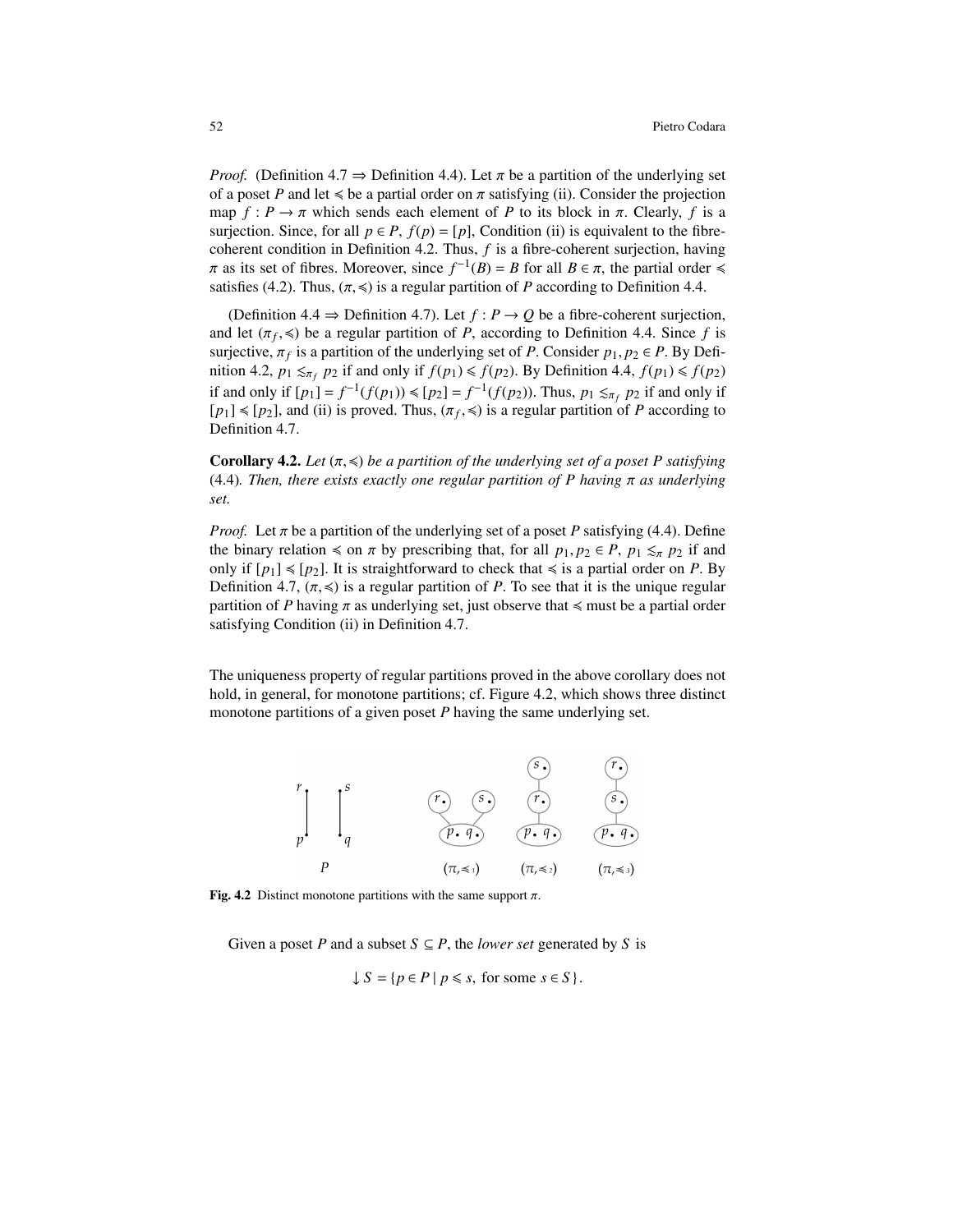4 Partitions of a Finite Partially Ordered Set 53

Analogously, the *upper set* generated by *S* is  $\uparrow$  *S* = { $p \in P | p \geq s$ , for some  $s \in S$ }. When *S* is a singleton {*s*}, we write  $\downarrow$  *s* for  $\downarrow$  {*s*}, and  $\uparrow$  *s* for  $\uparrow$  {*s*}.

**Definition 4.8 (Open partition).** An *open partition* of a poset *P* is a poset  $(\pi, \leq)$ where

(i)  $\pi$  is a partition of the underlying set of *P* such that for each  $B \in \pi$  there exist  $B_1, \ldots, B_k \in \pi$  satisfying <sup>3</sup>

$$
\uparrow B = B_1 \cup \dots \cup B_k \tag{4.5}
$$

(ii) for each  $B, C \in \pi$ ,  $B \le C$  if and only if there are  $p_1 \in B$ ,  $p_2 \in C$  such that  $p_1 \le p_2$ .

Theorem 4.3. *Definitions 4.5 and 4.8 are equivalent.*

*Proof.* (Claim). If  $\pi$  satisfies (i), then, for each  $B, C \in \pi$ ,  $C \subseteq \uparrow B$  if and only if there are  $p_1 \in B$ ,  $p_2 \in C$  such that  $p_1 \leq p_2$ .

Whenever  $p_1 \leq p_2$ , the block *C* intersects the upper set of the block *B*. By (4.5), *C* must be entirely contained in ↑ *B*. The converse is trivial.

(Definition 4.8  $\Rightarrow$  Definition 4.5). Let  $\pi$  be a partition of the underlying set of a poset *P* satisfying (i) and let  $\leq$  be a partial order on  $\pi$  satisfying (ii).

Let us consider the projection map  $f : P \to \pi$  which sends each element of *P* to its block. Let  $p_1, p_2 \in P$ . If  $p_1 \leq p_2$  then, by (ii),  $f(p_1) = [p_1] \leq f(p_2) = [p_2]$  and f is order-preserving. Since  $\pi$  does not have empty blocks,  $f$  is surjective. To show *f* is open, we consider  $p_1 \in P$ , and  $B \in \pi$ , such that  $B \leq p_1$ . By (ii) and (Claim),  $[p_1] \subseteq \uparrow B$ . Thus, there exists  $p_2 \in B$  such that  $p_2 \leq p_1$ . Since  $f(p_2) = [p_2] = B$ , f is open. Therefore,  $(\pi, \leq)$  is a regular partition of *P* according to Definition 4.5.

(Definition 4.5  $\Rightarrow$  Definition 4.8). Let  $f : P \rightarrow Q$  be a surjective open map, and let  $(\pi_f, \preccurlyeq)$  be an open partition of *P*, according to Definition 4.5. Suppose, by way of contradiction, that (4.5) does not hold. Thus, there exist  $p_1, p_2 \in C$  such that  $p_1 \in \uparrow B$ , but  $p_2 \notin \uparrow B$ , for some  $B, C \in \pi_f$ . Let  $f(B) = q$ . Since *f* is order-preserving, *q* ∈ ↓ *f*(*p*<sub>1</sub>). Since *f* is open, *q* ∉ ↓ *f*(*p*<sub>2</sub>), for else we would find *p* ∈ *B* with *p* ≤ *p*<sub>2</sub>, against the hypothesis  $p_2 \notin \uparrow B$ . Since  $f(p_1) = f(p_2)$ ,  $q \in \downarrow f(p_1)$  and  $q \notin \downarrow f(p_2)$  is a contradiction. Thus, (i) holds.

To prove (ii) consider  $p_1, p_2 \in P$ , and suppose  $p_1 \leq p_2$ . Since f is orderpreserving, *f*(*p*<sub>1</sub>) ≤ *f*(*p*<sub>2</sub>). By Condition (4.3) in Definition 4.5, [*p*<sub>1</sub>] = *f*<sup>-1</sup>(*f*(*p*<sub>1</sub>)) ≼  $[p_2] = f^{-1}(f(p_2))$ , and one side of (ii) is proved.

Suppose now that for some  $B, C \in \pi_f$ ,  $B \le C$ . Let  $q_1 = f(B)$  and  $q_2 = f(C)$ . By notition (4.3),  $q_1 \le q_2$  in O. Since *f* is surjective, fibres are not empty, and there Condition (4.3),  $q_1 \leq q_2$  in *Q*. Since *f* is surjective, fibres are not empty, and there exists  $p_1 \in B$ . Moreover, since f is open, there exists  $p_2 \in f^{-1}(q_1) = C$  such that  $q_2 \le q_1$ . We have so proved (ii), and the proof is complete. Thus,  $(\pi_f, \preccurlyeq)$  is an open partition of *P* according to Definition 4.8 partition of *P* according to Definition 4.8.

<sup>&</sup>lt;sup>3</sup> Here and in the following lower and upper sets are always relative to the order  $\le$  of the poset.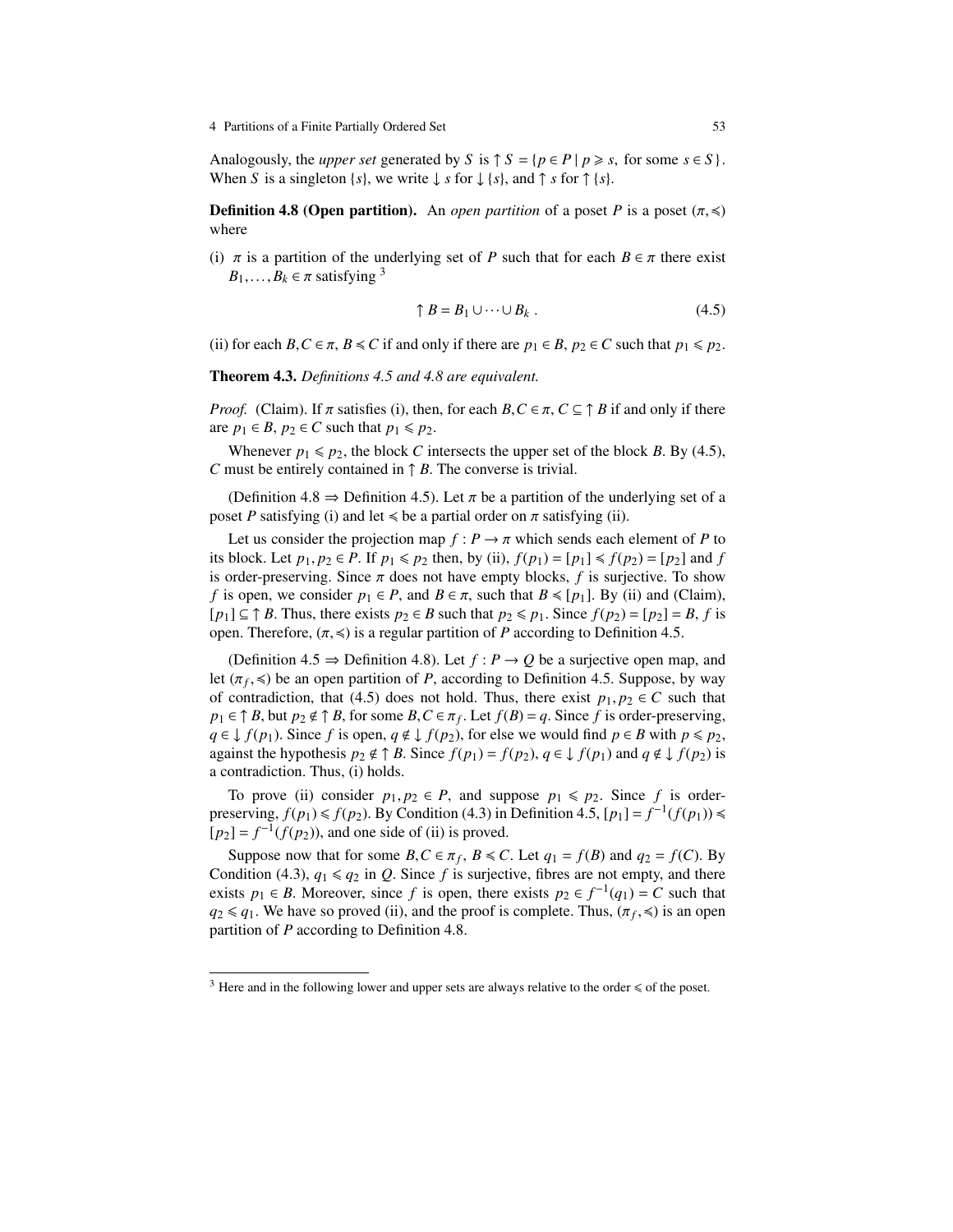Next we prove that each open partition is solely determined by its underlying set.

Corollary 4.3. *Let P be a poset, and let* π *be a partition of the underlying set of P satisfying* (i) *in Definition 4.8. Then, there exists a unique partial order*  $\leq$  *on P such that*  $(\pi, \leq)$  *is an open partition of*  $\pi$ *.* 

*Proof.* (Claim). For each  $B, C \in \pi$ ,  $C \subseteq \uparrow B$  if and only if there are  $p_1 \in B$ ,  $p_2 \in C$ such that  $p_1 \leq p_2$ .

Whenever  $p_1 \leq p_2$ , the block *C* intersects the upper set of the block *B*. By (4.5), *C* must be entirely contained in ↑ *B*. The converse is trivial.

Let  $\leq$  be the binary relation on  $\pi$  satisfying (ii) in Definition 4.8. Clearly,  $\leq$  is uniquely determined. We need to show that  $\leq$  is a partial order on  $\pi$ . Reflexivity and transitivity of  $\leq$  hold trivially. To show antisymmetry, let *B*, *C*  $\in \pi$  be such that *B* ≤ *C* and  $C$  ≤ *B*. Let *b*<sub>1</sub> ∈ *B*. Since  $C$  ≤ *B*, by (Claim), there exists  $c_1 \in C$  such that *c*<sub>1</sub> ≤ *b*<sub>1</sub>. Since *B* ≤ *C* there exists *b*<sub>2</sub> ∈ *B* such that *b*<sub>2</sub> ≤ *c*<sub>1</sub> ≤ *b*<sub>1</sub>. We can construct in this way an infinite chain  $\cdots \leq c_i \leq b_i \leq \cdots \leq b_2 \leq c_1 \leq b_1$ . Since *P* is finite, we can find an element  $b_s \in B$  which occurs in the chain more then once, and, by construction, an element  $c_t \in C$  such that  $b_s \leq c_t \leq b_s$ . Therefore,  $b_s = c_t$ . Since  $\pi$ <br>is a set partition and its blocks are pairwise disjoints, we obtain  $B - C$ . Thus the is a set partition, and its blocks are pairwise disjoints, we obtain  $B = C$ . Thus, the relation  $\leq$  is antisymmetric; therefore it is a partial order on  $\pi$ .

We close this section with an example.

*Example 4.1.* We refer to Figure 4.3, and consider the poset *P*.



Fig. 4.3 Example 4.1.

One can easily check, using the characterisations of poset partitions provided in Definitions 4.6, 4.7, and 4.8, that the following hold.

- $\pi_1$  is a monotone partition of *P*, but it is not regular.
- $\pi_2$  is a regular partition of *P*, but it is not open.
- $\pi_3$  is an open partition of *P*.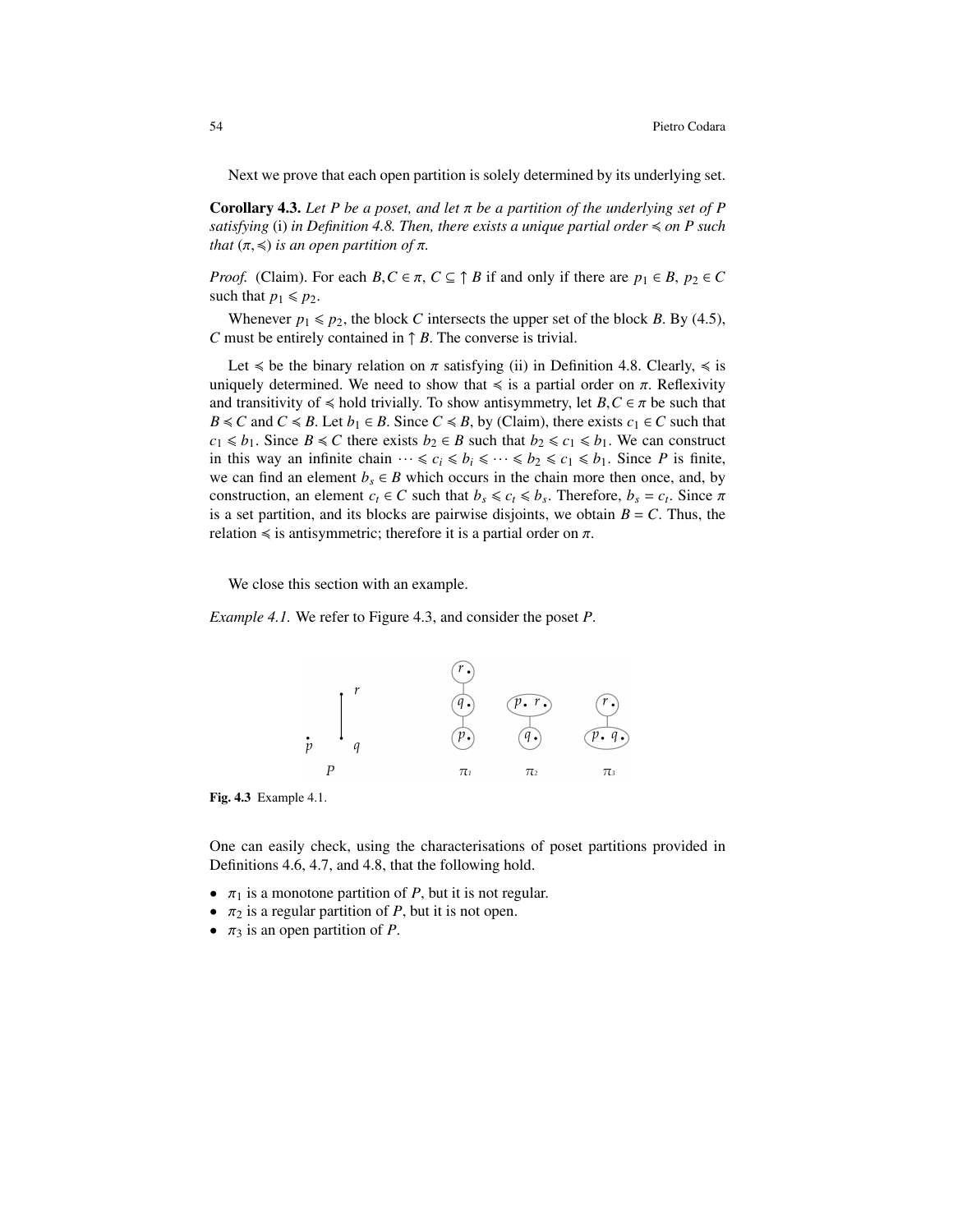4 Partitions of a Finite Partially Ordered Set 55

### 4.5 Partitions Induced by Quasiorders

A quasiorder relation  $\leq$  on a set *A* induces on *A* an equivalence relation  $\equiv$  defined as

$$
x \equiv y \text{ if and only if } x \le y \text{ and } y \le x, \text{ for any } x, y \in A. \tag{4.6}
$$

The set  $\pi$  of equivalence classes of  $\equiv$  is a partition of *A*.

**Notation.** In the following we denote by  $[x]_5$  the equivalence class (the block) of the element *x* induced by the quasion defined  $\leq$  via the equivalence relation defined in (4.6).

Further, the quasiorder  $\leq$  induces on  $\pi$  a partial order  $\leq$  defined by

$$
x \lesssim y
$$
 if and only if  $[x]_{\leq} \leq [y]_{\leq}$ , for any  $x, y \in A$ . (4.7)

We call  $(\pi,\leq)$  *the poset of equivalence classes induced by*  $\leq$ .

This correspondence allows us to give a further definition of monotone, regular, and open partition of a poset by means of quasiorders.

**Definition 4.9 (Monotone partition).** A *monotone partition* of a poset  $(P, \leq)$  is the poset of equivalence classes induced by a quasiorder  $\leq$  on *P* extending  $\leq$ , *i.e.* such that  $\leq \leq \leq$ .

Theorem 4.4. *Definitions 4.6 and 4.9 are equivalent.*

*Proof.* (Definition 4.6  $\Rightarrow$  Definition 4.9). Let  $\pi$  be a partition of the underlying set of a poset *P*, and let  $\leq$  be a partial order on  $\pi$  satisfying Condition (ii) in Definition 4.6. Consider the relation  $\leq$  on *P* defined by

$$
p_1 \lesssim p_2 \text{ if and only if } [p_1]_\pi \leq [p_2]_\pi, \text{ for each } p_1, p_2 \in P. \tag{4.8}
$$

One can easily check that  $\leq$  is reflexive and transitive, and thus it is a quasiorder on *P*. Moreover,  $[p_1]_\pi = [p_2]_\pi$  if and only if  $[p_1]_\pi \leq [p_2]_\pi$  and  $[p_2]_\pi \leq [p_1]_\pi$ . Thus, by (4.8),  $[p_1]_\pi = [p_2]_\pi$  if and only if  $p_1 \leq p_2$  and  $p_2 \leq p_1$ . By (4.6),  $[p_1]_\pi = [p_2]_\pi$  if and only if  $[p_1]_{\leq} = [p_2]_{\leq}$ . Therefore,  $\pi$  coincide with the set of equivalence classes induced by  $\leq$ . Moreover, by (4.8) and (4.7),  $\leq$  coincide with the partial order on  $\pi$ induced by  $\leq$ . Thus,  $(\pi, \leq)$  is the poset of equivalence classes of *P* induced by  $\leq$ .

Suppose now that  $p_1 \leq p_2$ , for some  $p_1, p_2 \in P$ . By (ii) in Definition 4.6 we have  $[p_1]_\pi \leq [p_2]_\pi$ . By (4.8),  $p_1 \leq p_2$ . Thus,  $\leq$  extends  $\leq$ , and one side of the statement is proved.

(Definition 4.9  $\Rightarrow$  Definition 4.6). Let (*P*, ≤) be a poset, let  $\leq$  be a quasiorder on *P* extending  $\leq$ , and let  $(\pi,\leq)$  be the poset of equivalence classes induced by  $\leq$ . Since  $\leq$ extends  $\leq$ , for each  $p_1, p_2 \in P$ ,  $p_1 \leq p_2$  implies  $p_1 \leq p_2$ . Moreover, by (4.7),  $p_1 \leq p_2$ implies  $[p_1] \leq [p_2]$ . Thus, Condition (ii) in Definition 4.6 hold. We obtain that  $(\pi, \leq)$ is a monotone partition of *P* according to Definition 4.6.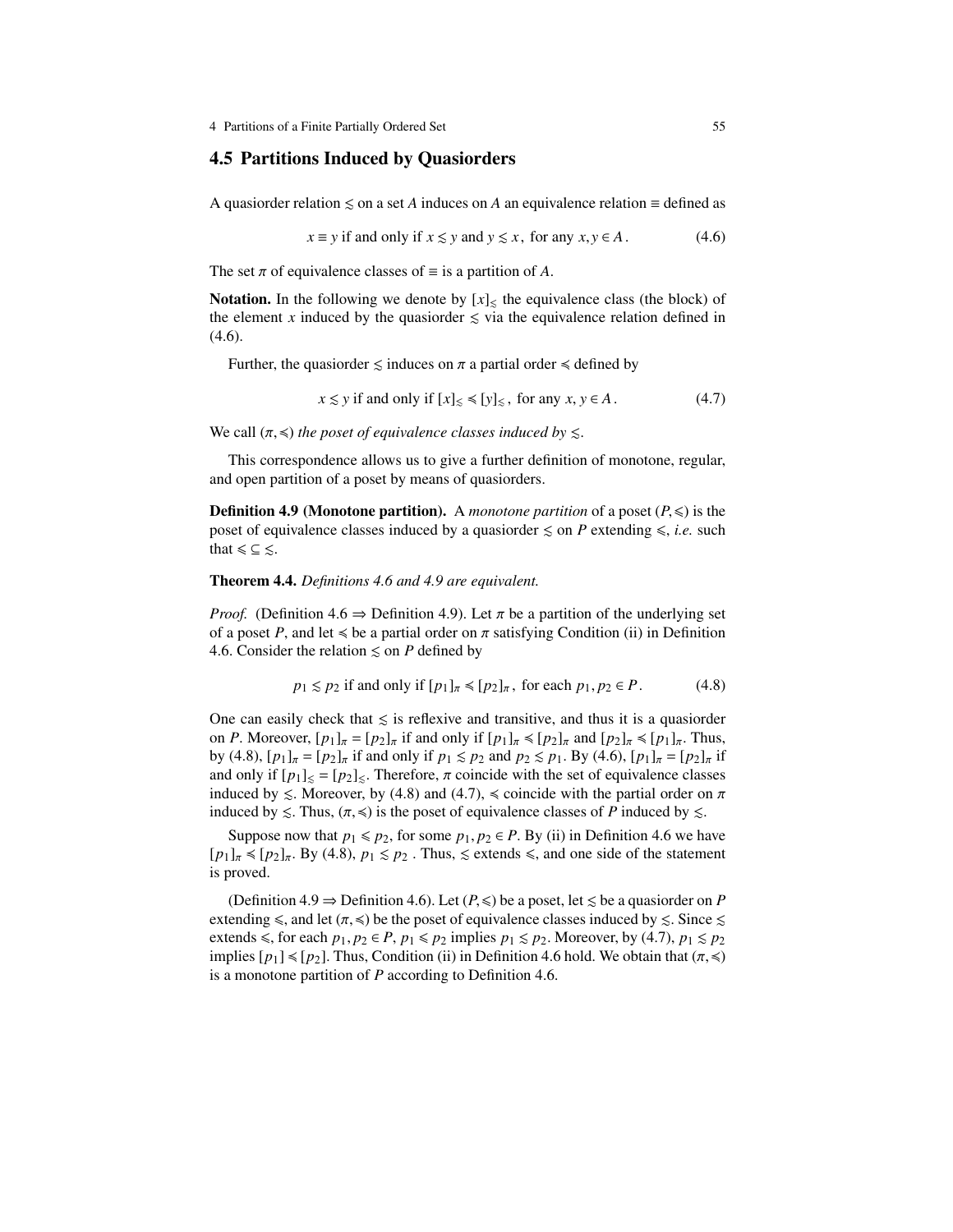For what regular partitions are concerned, the definition in terms of quasiorders can be formulated as follows.

**Definition 4.10 (Regular partition).** A *regular partition* of a poset  $(P, \leq)$  is the poset of equivalence classes induced by a quasiorder  $\leq$  on *P* extending  $\leq$  and satisfying

$$
\leqslant = \text{tr}(\leqslant \setminus \rho),\tag{4.9}
$$

where tr (*R*) denotes the transitive closure of the relation *R*, and  $\rho$  is a binary relation defined by

$$
\rho = \{(x, y) \in P \times P \mid x \leq y, x \leq y, y \nleq x\}.
$$

Theorem 4.5. *Definitions 4.7 and 4.10 are equivalent.*

*Proof.* (Definition 4.7  $\Rightarrow$  Definition 4.10). Let  $\pi$  be a partition of the underlying set of a poset *P*, and let  $\leq$  be a partial order on  $\pi$  satisfying Condition (ii) in Definition 4.7. Consider the relation  $\leq$  on *P* defined by

$$
p_1 \lesssim p_2 \text{ if and only if } [p_1]_\pi \leq [p_2]_\pi, \text{ for each } p_1, p_2 \in P. \tag{4.10}
$$

Since  $(\pi, \leq)$  is a monotone partition of *P*, proceeding as in the first part of the proof of Theorem 4.4, we obtain that  $(\pi,\preccurlyeq)$  is the poset of equivalence classes induced by  $\le$ , and that  $\le$  extends  $\le$ . Moreover, by Condition (ii) in Definition 4.7,  $\le$  coincides with  $\leq_{\pi}$ .

It remains to prove that ≤ satisfies (4.9). Let  $p_1, p_2 \text{ ∈ } P$  be such that  $p_1 ≤ p_2$ . If  $(p_1, p_2) \notin \rho$ , then  $(p_1, p_2) \in tr(\leq \ \rho)$ , trivially. Let then  $(p_1, p_2) \in \rho$ , that is  $p_1 \leq p_2$ ,  $p_2 \nleq p_1$ ,  $p_1 \nleq p_2$ . Since  $\leq$  coincides with  $\leq_{\pi}$ , there exists a sequence  $p_1 = x_0, y_0, x_1, y_1, \ldots, x_n, y_n = p_2$  satisfying Conditions (1) and (2) in Definition 4.1. By Condition (1) in Definition 4.1, and by (4.6), for each  $i \in \{0, \ldots, n\}$ ,  $x_i \le y_i$  and  $y_i \leq x_i$  hold. Thus,  $(x_i, y_i) \notin \rho$ . By Condition (2) in Definition 4.1, and since  $\leq$  extends  $\leq$  for each  $i \in \{0, \ldots, n-1\}$  we have that  $y_i \leq x_i$ . Thus,  $(y_i, y_{i+1}) \notin \rho$ . Summing  $\leq$ , for each *i* ∈ {0,...,*n* − 1}, we have that *y<sub>i</sub>*  $\leq$  *x*<sub>*i*+1</sub>. Thus,  $(y_i, x_{i+1}) \notin ρ$ . Summing  $y_i$  and  $y_i$  and  $y_i$  and  $y_i$  and  $y_i$  and  $y_i$  and  $y_i$  and  $y_i$  and  $y_i$  and  $y_i$  and  $y_i$  and  $y_i$  and  $y_i$ up, no pair of adjacent element in the sequence  $x_0, y_0, x_1, y_1, \ldots, x_n, y_n$  belongs to  $\rho$ . Since each of these pairs belong to  $\leq$ ,  $(p_1, p_2) \in \text{tr}(\leq \setminus \rho)$ . Thus, (4.9) holds, and the first part of the statement is settled.

(Definition 4.10  $\Rightarrow$  Definition 4.7). Let (*P*, ≤) be a poset, let  $\leq$  be a quasiorder on *P* extending  $\le$  and satisfying (4.9) and let ( $\pi$ , $\le$ ) be the poset of equivalence classes induced by  $\leq$ .

(Claim 1).  $p_1 \leq_{\pi} p_2$  implies  $p_1 \leq p_2$ , for each  $p_1, p_2 \in P$ .

Suppose that  $p_1 \leq \pi p_2$ , for some  $p_1, p_2 \in P$ . Thus, there exists a sequence  $p_1 =$  $x_0, y_0, x_1, y_1, \ldots, x_n, y_n = p_2 \in P$  satisfying Conditions (1) and (2) in Definition 4.1. By Condition (1), for each  $i \in \{0, \ldots, n\}$ ,  $[x_i]_{\pi} = [y_i]_{\pi}$ . Thus, by (4.7),  $x_i \leq y_i$ . By Condition (2) for each  $i \in \{0, \ldots, n\}$ ,  $y_i \leq y_i$ . Since by hypothesis  $\leq$  extends  $\leq$ Condition (2), for each  $i \in \{0, ..., n-1\}$ ,  $y_i \le x_{i+1}$ . Since, by hypothesis,  $\le$  extends  $\le$ , we have  $y_i \le x_{i+1}$ . Therefore, whenever  $p_1 \le \pi p_2$ , we have  $p_1 = x_0 \le y_0 \le \cdots \le x_n \le$  $y_n = p_2$ . By transitivity  $p_1 \leq p_2$ .

(Claim 2).  $p_1 \leq p_2$  implies  $p_1 \leq_{\pi} p_2$ , for each  $p_1, p_2 \in P$ .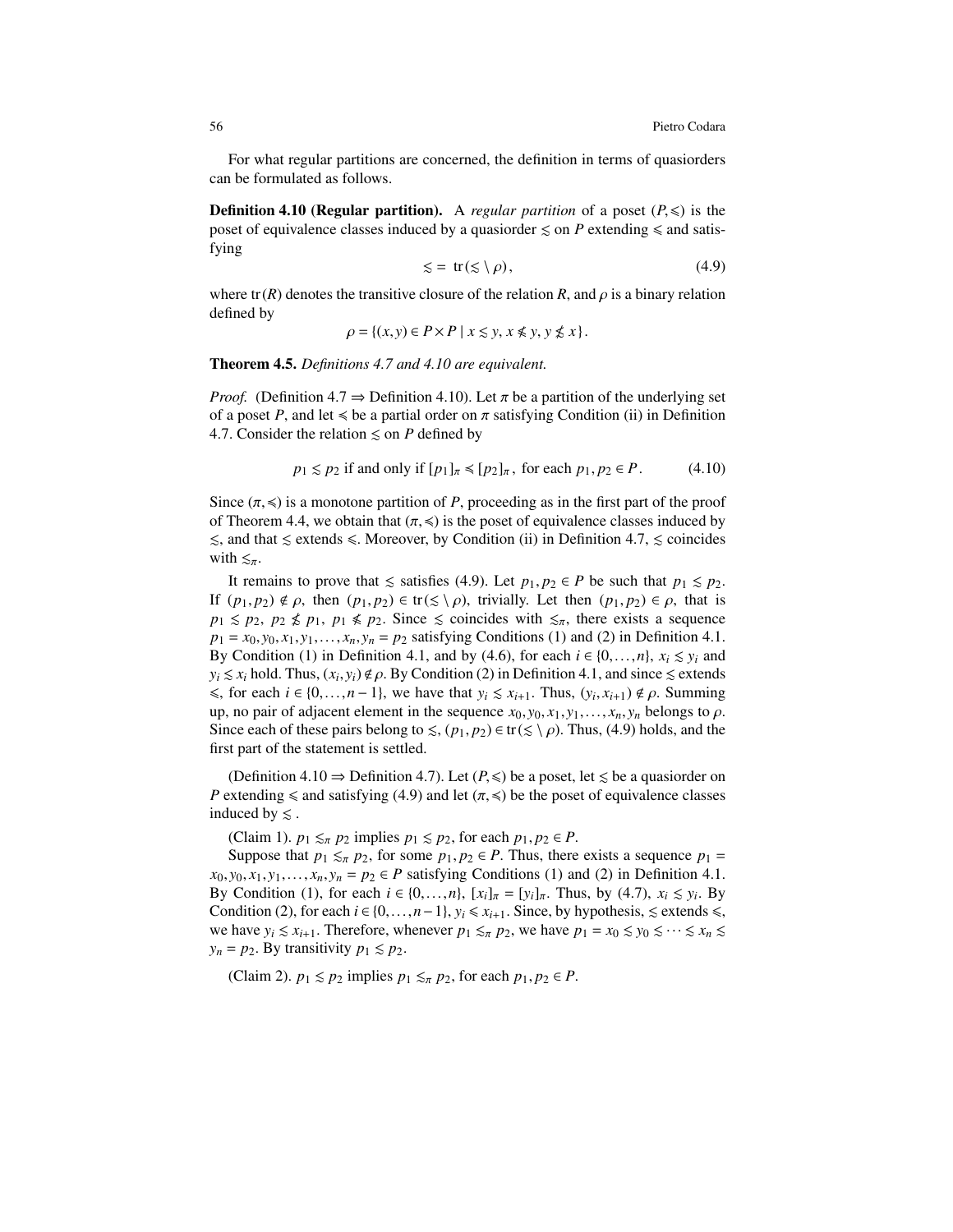#### 4 Partitions of a Finite Partially Ordered Set 57

Let  $p_1 \leq p_2$ , for some  $p_1, p_2 \in P$ . We shall analyze three different cases, covering all the possibilities for  $p_1$  and  $p_2$ .

Case (a). *p*<sub>2</sub> ≤ *p*<sub>1</sub>. Since *p*<sub>1</sub> ≤ *p*<sub>2</sub> and *p*<sub>2</sub> ≤ *p*<sub>1</sub>, by (4.6), we have  $[p_1]_\pi = [p_2]_\pi$ . Thus, the sequence  $p_1, p_2$  satisfies Conditions (1) and (2) in Definition 4.1, with respect to  $\pi$ . We obtain  $p_1 \leq_{\pi} p_2$ .

Case (b).  $p_2 \nleq p_1$ , and  $p_1 \nleq p_2$ . Since the sequence  $p_1, p_1, p_2, p_2$  satisfies Conditions (1) and (2) in Definition 4.1, we have  $p_1 \leq_{\pi} p_2$ .

Case (c).  $p_2 \nleq p_1$ ,  $p_1 \nleq p_2$ , that is,  $(p_1, p_2) \in \rho$ . Let  $R = \leq \rho$ . Since  $p_1 \leq p_2$ , the pair  $(p_1, p_2)$  arises in  $\leq$  from the transitive closure of the binary relation *R*. Thus, there exists a sequence  $p_1 = z_0 \leq z_1 \leq \cdots \leq z_r = p_2$  of elements of *P* such that, for all  $i \in \{0, \ldots, r-1\}$ ,  $z_i$  *R*  $z_{i+1}$ . For each of this pair of elements, either Case (a) or Case (b) apply. Thus,  $z_i \leq \pi z_{i+1}$ . Since  $\leq \pi$  is transitive, we obtain immediately  $p_1 \leq \pi p_2$ .

In any case, whenever  $p_1 \leq p_2$ , we have  $p \leq_{\pi} q$ , and the claim is settled.

By (Claim 1) and (Claim 2), the quasiorders  $\le$  and  $\le$ <sub>π</sub> coincide, and Condition (ii) in Definition 4.7 is trivially verified. We obtain that  $(\pi, \leq)$  is a regular partition of *P* according to Definition 4.7.

*Remark 4.3.* Let  $(\pi, \leq)$  be the monotone partition induced by a quasiorder  $\leq$ . By the construction given in the proof of Theorem 4.5, we infer that  $(\pi,\preccurlyeq)$  is a regular partition if and only if  $\leq$  coincides with  $\leq_{\pi}$ .

In the case of open partitions, the definition in terms of quasiorders is as follows.

**Definition 4.11 (Open partition).** An *open partition* of a poset  $(P, \leq)$  is the poset of equivalence classes induced by a quasiorder  $\leq$  on *P* extending  $\leq$  and such that, for every  $p, q \in P$ ,

if  $p \le q$ , then there exists  $p' \in P$  such that  $p \le p'$ ,  $p' \le p$ , and  $p' \le q$ . (4.11)

Theorem 4.6. *Definitions 4.8 and 4.11 are equivalent.*

*Proof.* (Definition 4.8  $\Rightarrow$  Definition 4.11). Let  $(\pi, \leq)$  be an open partition of a poset *P*, satisfying thus Conditions (i) and (ii) in Definition 4.8. Consider the relation  $\leq$ on *P* defined by

$$
p_1 \lesssim p_2 \text{ if and only if } [p_1]_\pi \preccurlyeq [p_2]_\pi, \text{ for each } p_1, p_2 \in P. \tag{4.12}
$$

Since  $(\pi, \leq)$  is a monotone partition of *P*, proceeding as in the first part of the proof of Theorem 4.4, we obtain that  $(\pi, \leq)$  is the poset of equivalence classes induced by  $\leq$ , and that  $\leq$  extends  $\leq$ . Let  $p \leq q$  for some  $p, q \in P$ . By (4.12),  $[p]_{\pi} \leq [q]_{\pi}$ . By Conditions (i) and (ii) in Definition 4.8,  $[p]_{\pi} \leq [q]_{\pi}$  implies  $[q]_{\pi} \subseteq \uparrow [p]_{\pi}$ . Thus, there exists  $p' \in [p]_{\pi}$  such that  $p' \le q$ , and (4.11) is satisfied. Therefore,  $(\pi, \le)$  is an open partition of *P* according to Definition 4.11 partition of *P* according to Definition 4.11.

(Definition 4.11  $\Rightarrow$  Definition 4.8). Let  $(\pi, \leq)$  be the poset of equivalence classes induced by  $\leq$ .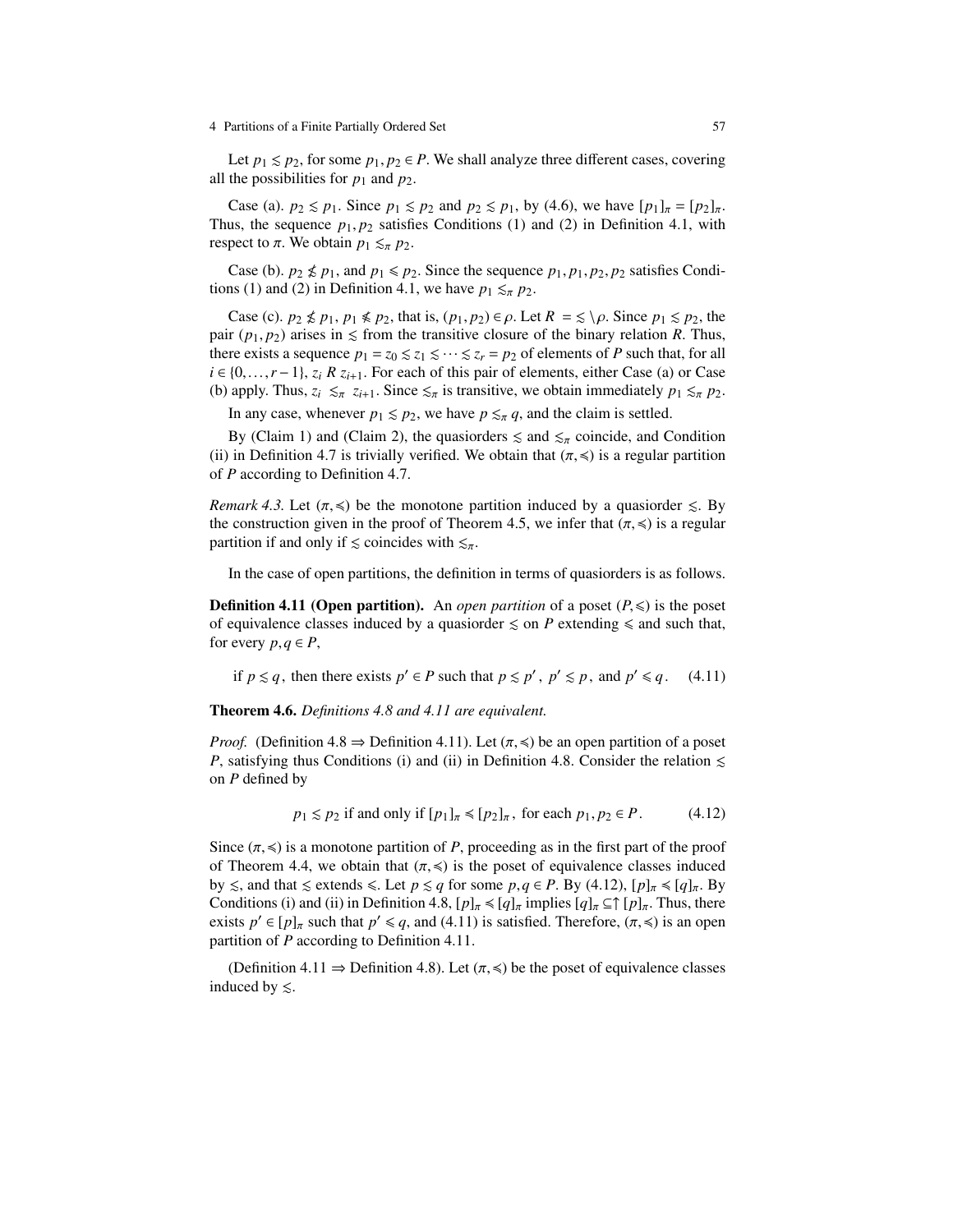(Claim). Let *B*,  $C \in \pi$ . Then,  $B \leq C$  if and only if  $C \subseteq \uparrow B$ .

(←) Suppose  $C \subseteq \uparrow B$ . Since blocks are nonempty, there exist  $p \in B$  and  $q \in C$ such that  $p \leq q$ . Since  $\leq$  extends  $\leq$ , we have  $p \leq q$ . Hence, by (4.7),  $B \leq C$ .

(⇒) Suppose *B* ≤ *C*. By (4.7), for each *q* ∈ *C*, *p* ∈ *B*, we have *p* ≤ *q*. Moreover, by (4.11), there exists  $p' \in B$  such that  $p' \le q$ . Thus, for each  $q \in C$  there exists  $p' \in B$ such that  $p' \leq q$ . In other words,  $C \subseteq \uparrow B$ .

Conditions (ii) in Definition 4.8 follows immediately from (Claim). Let  $B, C \in \pi$ , and suppose that  $p \leq q$ , for some  $p \in B$ ,  $q \in C$ . Since  $\leq$  extends  $\leq$ , we have  $p \leq q$ . Moreover, by (4.7),  $B \leq C$ . By (Claim), *C* is entirely contained in  $\uparrow B$ . We have so proved that whenever a block *C* intersects  $\uparrow$  *B*, the block *C* is entirely contained in  $\uparrow$  *B*. Thus,  $\uparrow$  *B* can be written as a union of blocks of  $\pi$ , as in Conditions (i) in Definition 4.8, and the theorem is proved.

# 4.6 Further Work

The further development of a theory of partitions of finite posets can follow several research direction. One of these concerns enumeration problems. It is easy to realize that enumerating poset partitions is never a simple problem, except in trivial cases  $-e.g.$  counting monotone, regular, and open partitions of chains, or of trivially ordered posets. Indeed, as we have shown, the enumeration of poset partitions is tightly related to the problem of counting the number of quasiorders on a finite set of points. Special cases may be tractable; we plan to address the issue in future work, following the relatively simple cases investigated in [3].

Another direction the we plan to follow in our future research involves the investigation of the ordered structure of all poset partitions of a poset. In [3], we proved that the classes of all monotone and regular partitions of a poset form a lattice, and we analysed its first properties.

Applications of the notions of monotone, regular, and open partitions can also be found in the study of distributive lattices, and Heyting algebras. Indeed, we recall here the well-known fact that the category Pos is dually equivalent to the category of finite bounded distributive lattices with their {0,1}-preserving lattice homomorphisms (for details see, *e.g.*, [5]). In the dual category of finite distributive lattices our notions of monotone and regular partition correspond precisely to the notions of sublattice and regular sublattice (see [3, Chapter 5]), respectively, of a distributive lattice.

Concerning open partitions, the category OPos can be proved to be dually equivalent to the category of finite Heyting algebras with their homomorphisms (for details on Heyting algebras, see, *e.g.*, [6]). In the dual category of finite Heyting algebras our notion of open partition corresponds precisely to the notion of subalgebra.

The above duality allows, for instance, the application of our results on open partitions to the study of the notion of probability distribution in Gödel logic (an extension of the intuitionistic propositional calculus); please see [4].